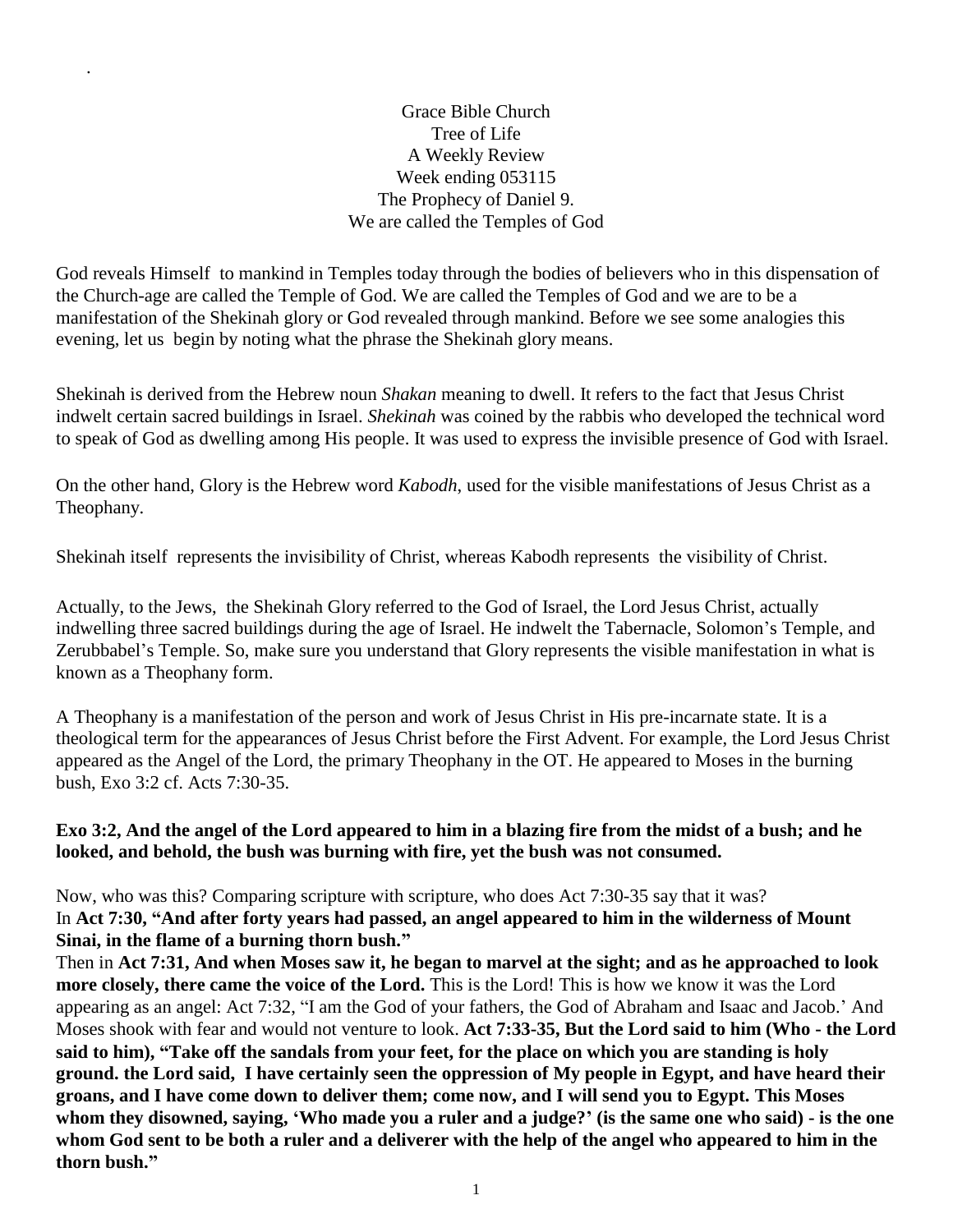As the Angel of God, the Lord jesus Christ was in the pillar of the cloud by day and the pillar of fire by night to lead Israel through the desert, Exo 13:21, 14:19, 23:20-23. The pillar of cloud by day and the pillar of fire at night was what we call the Glory of God being seen - it was the visible manifestation of the Shekinah. So what I want you to see is that when you are performing divine good and producing good works, people can see those good works at and that is the part of the "glory" of God that can be seen. Whereas the Shekinah, the Lord Jesus Christ, is the invisible power within you that cannot be seen which is what motivated you to produce the good works.

So, the Shekinah is invisible, it is Christ in you. The good works you do are visible, they are the glory of God revealed. Two verses come to mind. First the Shekinah: **Gal 2:20, "I have been crucified with Christ; and it is no longer I who live, but Christ lives in me;"** Christ living in you is a reality not an emotional experience. This is the Shekinah, the invisible part that cannot be seen. Then there is the glory, the part that can be seen which is called your good works. In other words, in **Mat 5:16, "Let your light** [the Shekinah in you] **shine before men in such a way that they may see your good works** [your glory or you glorifying God] **, and glorify your Father who is in heaven."**

The point is that I could show you many other passages that teach that you and me are now a Theophanies of the Lord Jesus Christ in the Church-age! In other word's to break down the Shekinah Glory as far as we are concerned looks like this:

1. Shekinah  $=$  indwelling invisibility of Christ in us.

2. Glory = the manifestation of the Lord Jesus Christ by means of bearing fruit.

Shekinah refers to the indwelling of Christ whereas glory refers to the manifestation of that indwelling by means of fulfilling Eph 2:10 we have been created in Christ Jesus for the purpose of performing good works.

So, the point is that just like God will anoint the most place or the Holy Temple when the Millennial reign begins, today God anoints all His spiritual Temples who are the body of Christ, every Church-age believer. So, this is what the phrase "He will anoint the most holy place" connotes. The analogy is simple but profound: The anointing refers to the indwelling of the Holy Spirit as Christ living through us. The most holy place or the Temple refers to our Body.

So, let's look at some of the statements that are made about the real and Jewish Temple which will be in Jerusalem during the Millennium and then put our bodies in the passage and make the spiritual applications more real.

**Mat 12:1-5, At that time Jesus went on the Sabbath through the grainfields, and His disciples became hungry and began to pick the heads of grain and eat. But when the Pharisees saw it, they said to Him, "Behold, Your disciples do what is not lawful to do on a Sabbath." But He said to them, "Have you not read what David did, when he became hungry, he and his companions; how he entered the house of God, and they ate the consecrated bread, which was not lawful for him to eat, nor for those with him, but for the priests alone? Or have you not read in the Law, that on the Sabbath the priests in the temple break the Sabbath, and are innocent?"**

1. **Mat 12:6, "But I say to you, that something greater than the temple is here."**

What is the 'something greater than the Jewish Temple,? Here it refers to the Lord Jesus Christ because He was the first human Temple of God ever to walk the face of this earth. In fact in **Joh 1:14, the apostle John writes " And the Word became flesh, and tabernacled among us, and we beheld His glory, glory as of the only begotten from the Father, full of grace and truth".** Notice the two words here, tabernacled and glory.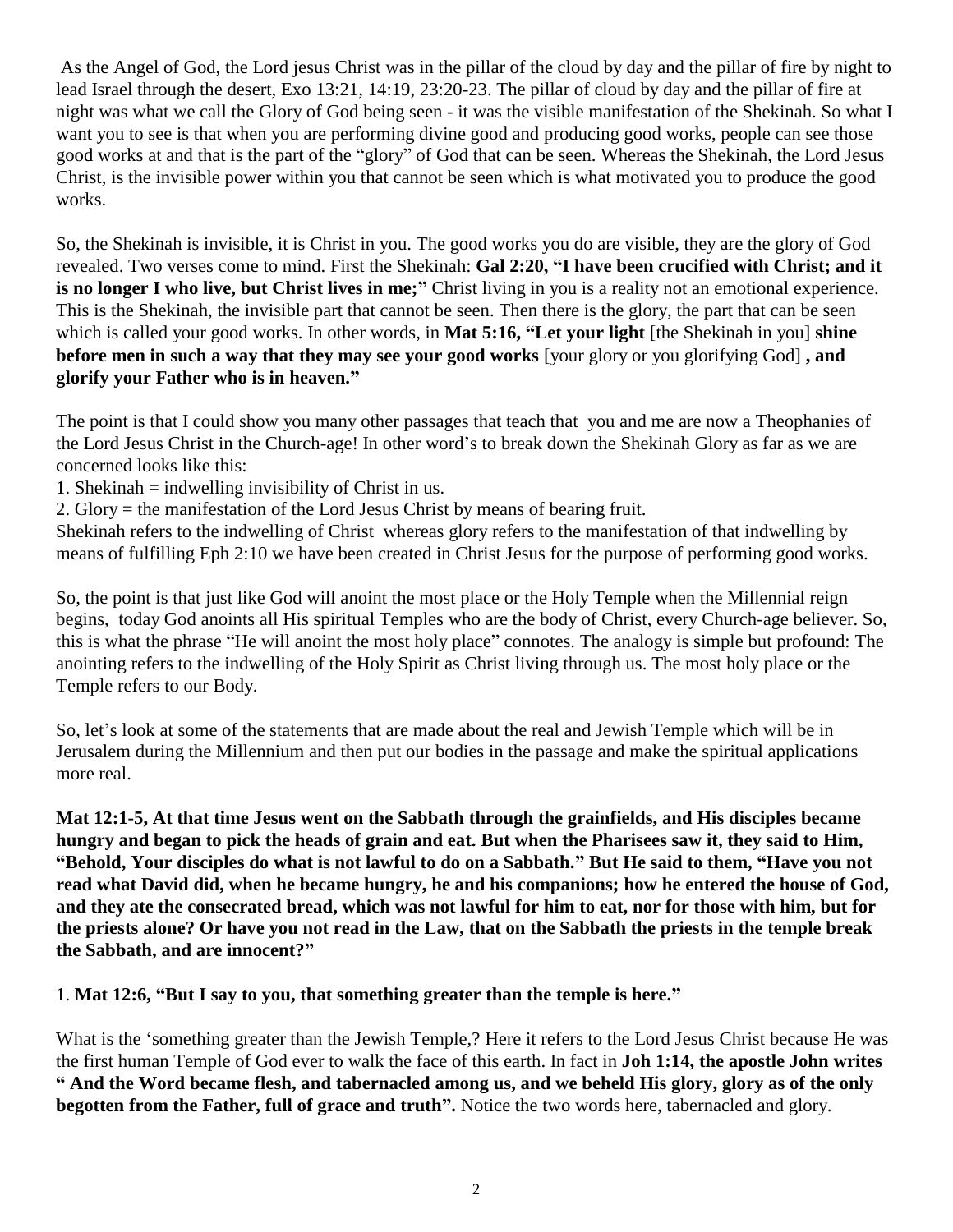You and I are in union with the Lord Jesus Christ and we are the spiritual Temple or spiritual Tabernacle that is greater than the Jewish temple that is mentioned in this passage.

2. Our Lord rebuked those in the Jewish Temple who were buying and selling things in the temple which they turned into something like a Flea Market, **Mat 21:12, And Jesus entered the temple and cast out all those who were buying and selling in the temple, and overturned the tables of the moneychangers and the seats of those who were selling doves.** Here our Lord rebuked those in the Jewish Temple who were buying and selling things in the Jewish temple which they turned into sought of a Flea Market. However, ever more than that, don't sell your body to the things of the world or the cosmic system. What does this refer to? It refers those who are the spiritual temple of God who try to make money on the other temples of God that are within the local assembly. And the principle is simply this: It's alright to do business with other believers but not in the Church building which is to be set aside from the world and for the ultimate purpose of learning doctrine.

3. In Mat 21:12-14, the Temple of our Lord or His body, should never be sold; - As a Temple of God, You don't sell out or compromise your biblical standards. **Mat 21:12-14, And Jesus entered the temple** [or when Jesus enters into the believer] **and cast out all those who were buying and selling in the temple, and overturned the tables of the moneychangers and the seats of those who were selling doves. And He said to them, "It is written, 'My house shall be called a house of prayer'; but you are making it a robbers' den." And the blind and the lame came to Him in the temple, and He healed them.**

Notice that those who needed healing came to the Temple which you are today. So it means that God desires you to live as a believer who is always ready to help those who are hurt. Also notice that He fed the people and healed them from sicknesses and diseases and did so for no charge. As Mic 3:11 teaches that the religious leaders were condemned by God because it says Her leaders pronounce judgment for a bribe, Her priests instruct for a price, And her prophets divine for money. Yet they lean on the Lord saying, "Is not the Lord in our midst? Calamity will not come upon us." They had a false security because they were making money in the Jewish Temple and called it the blessing of God.

4. As the Temple of our Lord, we should never be hypocritical; Mat 23:16-18. The Pharisees were specialized hypocrites and that is why our Lord rebuked them for being hypocritical in their Temple dealings.

# **Mat 23:16-17, "Woe to you, blind guides, who say, 'Whoever swears by the temple, that is nothing; but whoever swears by the gold of the temple, he is obligated.' You fools and blind men; which is more important, the gold, or the temple that sanctified the gold?"**

The Pharisees always made an issue out of money and here TLJC is revealing their hypocrisy of using religion as a cover for their love for money.

5. The Temple was where our Lord taught and therefore as the Temple of our Lord we should always be ready to teach those who desire to learn.

## **Mat 26:55, At that time Jesus said to the multitudes, "Have you come out with swords and clubs to arrest Me as against a robber? Every day I used to sit in the temple teaching and you did not seize Me."**

Notice how our Lord had no fear in the temple and spoke the word in the temple Himself though there were those who hated Him an wanted to kill Him. In other words, He taught, even in place where He was not welcomed. As Jesus Christ dwells within us, He desires to use you as the Temple that He speaks through today. Again You are His Temple that He is indwelling today. You are a walking Temple of God.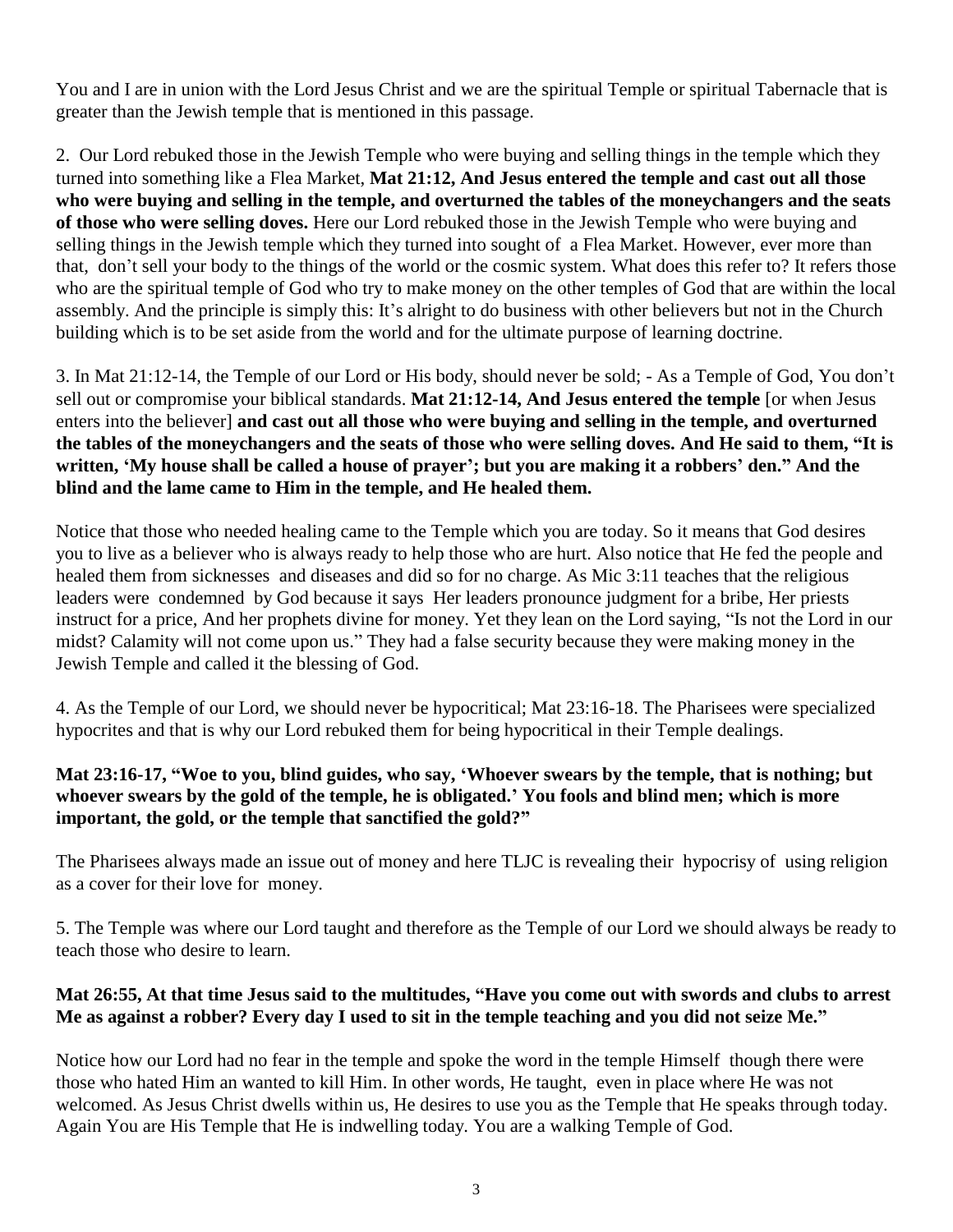As a walking Temple of God you should walk by faith, not by sight (2Co 5:7).

As a walking Temple of God, you should walk in newness of life (Rom 6:4).

As a walking Temple of God you should walk by the Spirit, and you will not carry out the desire of the flesh (Gal 5:16).

As a walking Temple of God you should walk in a manner worthy of the calling with which you have been called (Eph 4:1).

As a walking Temple of God you should be careful how you walk, not as unwise men, but as wise (Eph 5:15). As a walking Temple of God you should walk in a manner worthy of the Lord, to please Him in all respects, bearing fruit in every good work and increasing in the knowledge of God (Col 1:10).

As a walking Temple of God you should walk in the light as He Himself is in the light, we have fellowship with one another, and the blood of Jesus His Son cleanses us from all sin (1Jo 1:7).

6. In Mar 11:16, the Temple of our Lord would never condone a business, that is in the church, Mar 11:16 and He would not permit anyone to carry goods through the temple. We need to be on our God and not let our human temple allow individuals to make a business in the local assembly. As I mentioned many times before, Christians can be the best in the world and also the worse, especially when it comes to money.

7. In Mat 27:51, the veil of the temple was torn in two from top to bottom which is analogous to our Lord "opening up the veil that separated man from God" in the Jewish temple, so that nothing separate us from Him now because he dwells in the Temple of our body. Because Jesus Christ indwells us, He desires us to live for Him because of the veil being torn in two which opened up a face-to-face access and opportunity for us to face TLJC personally knowing nothing can ever separate us from the love God in Christ Jesus.

So, by being a Temple for our Lord to indwell, the ripping of the veil means we can have a face to face fellowship with Him. Remember, we are always to pray to the Father, in the name of the Son, being filled with the Spirit. As long as we are filled with the Spirit we can talk to the Father, we can talk to the Son and we can even talk to the Spirit whenever we desire, but that's fellowship with them not prayer.

8. In Luk 19:47 As there was always opposition and obstacles in the Jewish Temple, there will always be those who try to oppose us and stop our spiritual momentum because we are now the Temple of God. In the literal, Temple there were always legalistic self-righteous individuals preparing to destroy our Lord.

# **Luk 19:47, And He was teaching daily in the temple; but the chief priests and the scribes and the leading men among the people were trying to destroy Him,**

Under the principle of Satan being an arrogant genius and the fact that he has been around ever since the Church-age began, he knows that all believers in the Church-age is where the lord jesus Christ now indwells. And just like he did in the Old Testament he now does in the New Testament. In the Old Testament, Satan always attacked the Jewish Temple of God. Therefore, in the New Testament, Satan and his kingdom of darkness always does the same thing, he is always attacking the people of God who are now the spiritual temple where the Lord indwells now .

9. In Joh 2:18-19, the Temple was the place where our Lord taught the doctrine of the resurrection. **Joh 2:18-21, The Jews therefore answered and said to Him, "What sign do You show to us, seeing that You do these things?" Jesus answered and said to them, "Destroy this temple, and in three days I will raise it up." The Jews therefore said, "It took forty-six years to build this temple, and will You raise it up in three days?" But He was speaking of the temple of His body.**

The resurrection of our Lord is extremely important for us, as living Temples of God, to learn and to teach others.